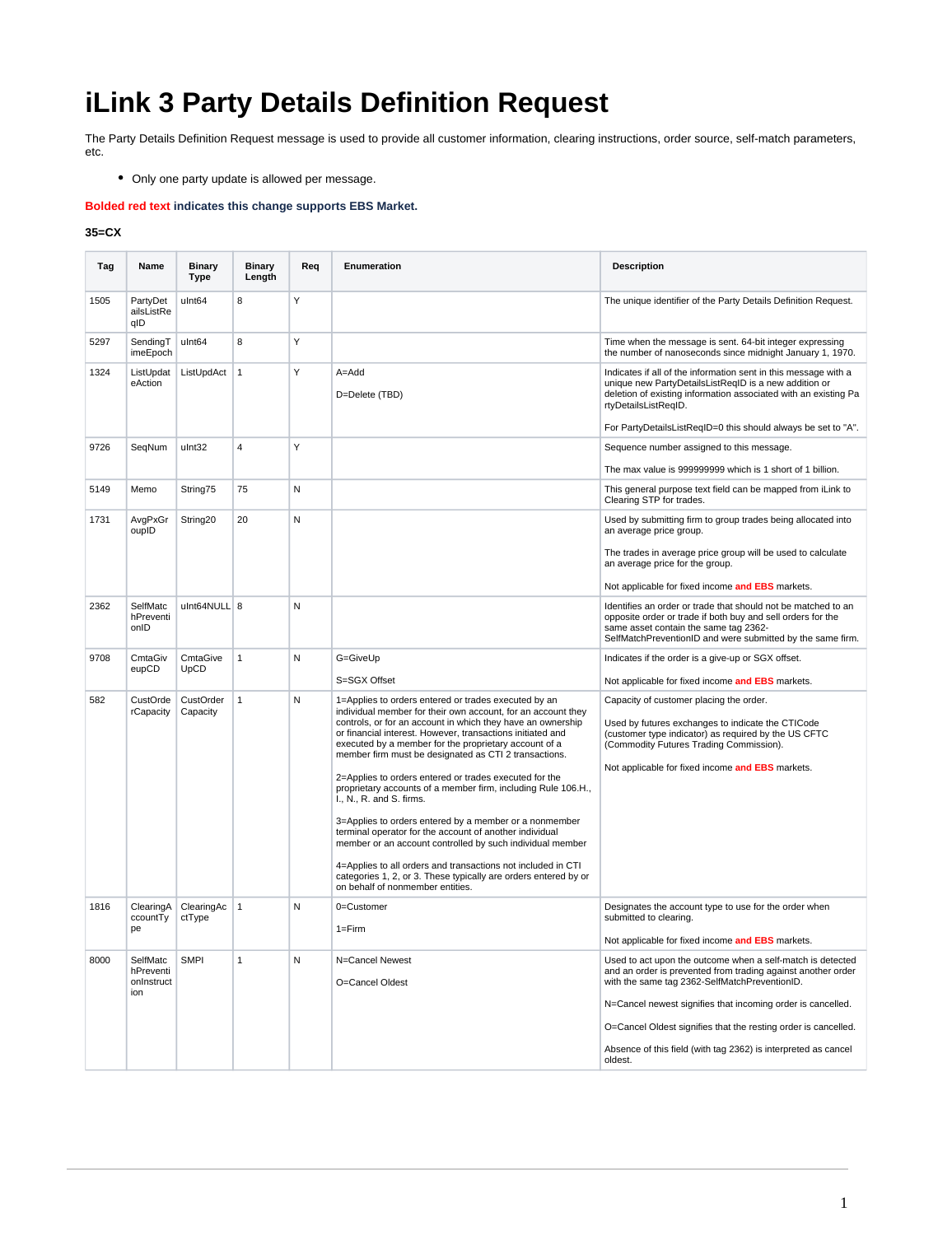| 819   | AvgPxInd<br>icator           | AvgPxInd             | $\mathbf{1}$   | N | 0=No average pricing                                                                                                                                                                                                                                                                                         | Average pricing indicator.                                                                                                                                                                                                                                                                                                                                                                                                                                                                                                           |
|-------|------------------------------|----------------------|----------------|---|--------------------------------------------------------------------------------------------------------------------------------------------------------------------------------------------------------------------------------------------------------------------------------------------------------------|--------------------------------------------------------------------------------------------------------------------------------------------------------------------------------------------------------------------------------------------------------------------------------------------------------------------------------------------------------------------------------------------------------------------------------------------------------------------------------------------------------------------------------------|
|       |                              |                      |                |   | 1=Trade is part of an average price group identified by the<br>AvgPxGroupID (tag 1731)                                                                                                                                                                                                                       | Not applicable for fixed income and EBS markets.                                                                                                                                                                                                                                                                                                                                                                                                                                                                                     |
|       |                              |                      |                |   | 3=Trade is part of a notional value average price group                                                                                                                                                                                                                                                      |                                                                                                                                                                                                                                                                                                                                                                                                                                                                                                                                      |
|       |                              |                      |                |   | A notional value average price (NVAP) group is effectively<br>closed and available for allocation as long as the NVAP of the<br>group is non-zero                                                                                                                                                            |                                                                                                                                                                                                                                                                                                                                                                                                                                                                                                                                      |
| 1598  | ClearingT<br>radePrice       | <b>SLEDS</b>         | $\mathbf{1}$   | N | 0=Trade clearing at execution price                                                                                                                                                                                                                                                                          | Indicates to recipient whether trade is clearing at execution<br>prices tag 31-LastPx or alternate clearing price (prior day                                                                                                                                                                                                                                                                                                                                                                                                         |
|       | Type                         |                      |                |   | 1=Trade clearing at alternate clearing price                                                                                                                                                                                                                                                                 | settlement price).                                                                                                                                                                                                                                                                                                                                                                                                                                                                                                                   |
|       |                              |                      |                |   |                                                                                                                                                                                                                                                                                                              | Not applicable for fixed income and EBS markets.                                                                                                                                                                                                                                                                                                                                                                                                                                                                                     |
| 1031  | CustOrde<br>rHandling        | CustOrdHa<br>ndllnst | $\overline{1}$ | N | $\bullet$ W - Desk                                                                                                                                                                                                                                                                                           | Defines source of original order.                                                                                                                                                                                                                                                                                                                                                                                                                                                                                                    |
|       | Inst                         |                      |                |   | • Y - Electronic (Default)<br>• C - Vendor-provided Platform billed by Executing Broker<br>• G - Sponsored Access via Exchange API or FIX<br>provided by Executing Broker<br>• H - Premium Algorithmic Trading Provider billed by<br><b>Executing Broker</b><br>• D - Other, including Other-provided Screen | Required for CME Group futures and options only.                                                                                                                                                                                                                                                                                                                                                                                                                                                                                     |
| 5290  | Executor                     | ulnt64NULL 8         |                | N |                                                                                                                                                                                                                                                                                                              | Will be populated with the MIFID short code for the person or<br>algo that submitted the message. The short code will be<br>mapped to National ID or Algo at reporting time.                                                                                                                                                                                                                                                                                                                                                         |
|       |                              |                      |                |   |                                                                                                                                                                                                                                                                                                              | Conditionally required for EU BrokerTec and EBS MIFID<br>regulated instruments. Messages missing this tag or<br>containing an unregistered value will be rejected.                                                                                                                                                                                                                                                                                                                                                                   |
| 36023 | <b>IDMShort</b><br>Code      | ulnt64NULL 8         |                | N |                                                                                                                                                                                                                                                                                                              | Represents the Investment Decision Maker Short Code                                                                                                                                                                                                                                                                                                                                                                                                                                                                                  |
|       |                              |                      |                |   |                                                                                                                                                                                                                                                                                                              | Conditionally required for EU BrokerTec and EBS MIFID<br>requlated instruments. Messages missing this tag or<br>containing an unregistered value will be rejected.                                                                                                                                                                                                                                                                                                                                                                   |
| 1676  | NoPartyU<br>pdates           | NoPtyUpd             | 0              | Y | Always "1"                                                                                                                                                                                                                                                                                                   | Number of party updates.                                                                                                                                                                                                                                                                                                                                                                                                                                                                                                             |
|       |                              |                      |                |   |                                                                                                                                                                                                                                                                                                              | Constant value of 1.                                                                                                                                                                                                                                                                                                                                                                                                                                                                                                                 |
| 1671  | NoPartyD<br>etails           | groupSize            | 3              | Y | minValue=1                                                                                                                                                                                                                                                                                                   | Number of party details.                                                                                                                                                                                                                                                                                                                                                                                                                                                                                                             |
|       |                              |                      |                |   | maxValue=5                                                                                                                                                                                                                                                                                                   | More than one occurrence of the same party role will be<br>rejected.                                                                                                                                                                                                                                                                                                                                                                                                                                                                 |
| 1691  | PartyDet<br>ailID            | String20Req 20       |                | Y |                                                                                                                                                                                                                                                                                                              | The identification of the party.                                                                                                                                                                                                                                                                                                                                                                                                                                                                                                     |
| 1692  | PartyDet<br>ailIDSour<br>ce  | PartyIDSo<br>urce    | $\mathbf 0$    | Y | Always "C" - Generally accepted market participant identifier                                                                                                                                                                                                                                                | Used to identify source of PartyDetailID value.<br>Constant value.                                                                                                                                                                                                                                                                                                                                                                                                                                                                   |
| 1693  | PartyDet<br>ailRole          | PartyDetail<br>Role  | 2              | Y | • PartyDetailRole=96 (take up firm)                                                                                                                                                                                                                                                                          | Identifies the type of PartyDetailID.                                                                                                                                                                                                                                                                                                                                                                                                                                                                                                |
|       |                              |                      |                |   | • PartyDetailRole=1000 (take up account)<br>• PartyDetailRole=1 (executing firm)<br>• PartyDetailRole=118 (operator)<br>• PartyDetailRole=24 (customer account)                                                                                                                                              | • PartyDetailRole=24 is required for futures and options<br>markets.<br>• PartyDetailRole=1 is required for futures, options, EBS,<br>and fixed income markets.<br>• PartyDetailRole=118 is required for futures, options, EBS<br>, and fixed income markets. It represents the party<br>responsible for submission of the message. This value<br>represents the individual or team submitting the<br>message and is subject to registration requirements<br>and character limits as required by Rule 576 and the<br>Advisory below: |
|       |                              |                      |                |   |                                                                                                                                                                                                                                                                                                              | https://www.cmegroup.com/rulebook/files/cme-group-Rule-<br>576.pdf                                                                                                                                                                                                                                                                                                                                                                                                                                                                   |
|       |                              |                      |                |   |                                                                                                                                                                                                                                                                                                              | In FirmSoft and Global Command Center queries for order<br>status and cancellations, this value must be exact.                                                                                                                                                                                                                                                                                                                                                                                                                       |
|       |                              |                      |                |   |                                                                                                                                                                                                                                                                                                              | • PartyDetailRole= 96 represents the executing firm ID<br>to which the fill is Given Up or mutually off-set for<br>eligible contracts.<br>• PartyDetailRole=1000 represents a give up account<br>number.                                                                                                                                                                                                                                                                                                                             |
|       |                              |                      |                |   |                                                                                                                                                                                                                                                                                                              | Note - PartyDetailRole=96 and 1000 are applicable only for<br>futures and options markets. Must be used in conjunction<br>with tag 9708-CmtaGiveupCD.                                                                                                                                                                                                                                                                                                                                                                                |
| 2668  | NoTrdRe<br>gPublicati<br>ons | groupSize            | 3              | N |                                                                                                                                                                                                                                                                                                              | Number of regulatory publication rules in repeating group for<br>MIFID reporting.                                                                                                                                                                                                                                                                                                                                                                                                                                                    |
|       |                              |                      |                |   |                                                                                                                                                                                                                                                                                                              | Used to indicate that an ESCB customer can exempt from<br>disclosure any activity that is related to central banking<br>activity.                                                                                                                                                                                                                                                                                                                                                                                                    |
|       |                              |                      |                |   |                                                                                                                                                                                                                                                                                                              | Should always be '1' if used otherwise set to '0'                                                                                                                                                                                                                                                                                                                                                                                                                                                                                    |